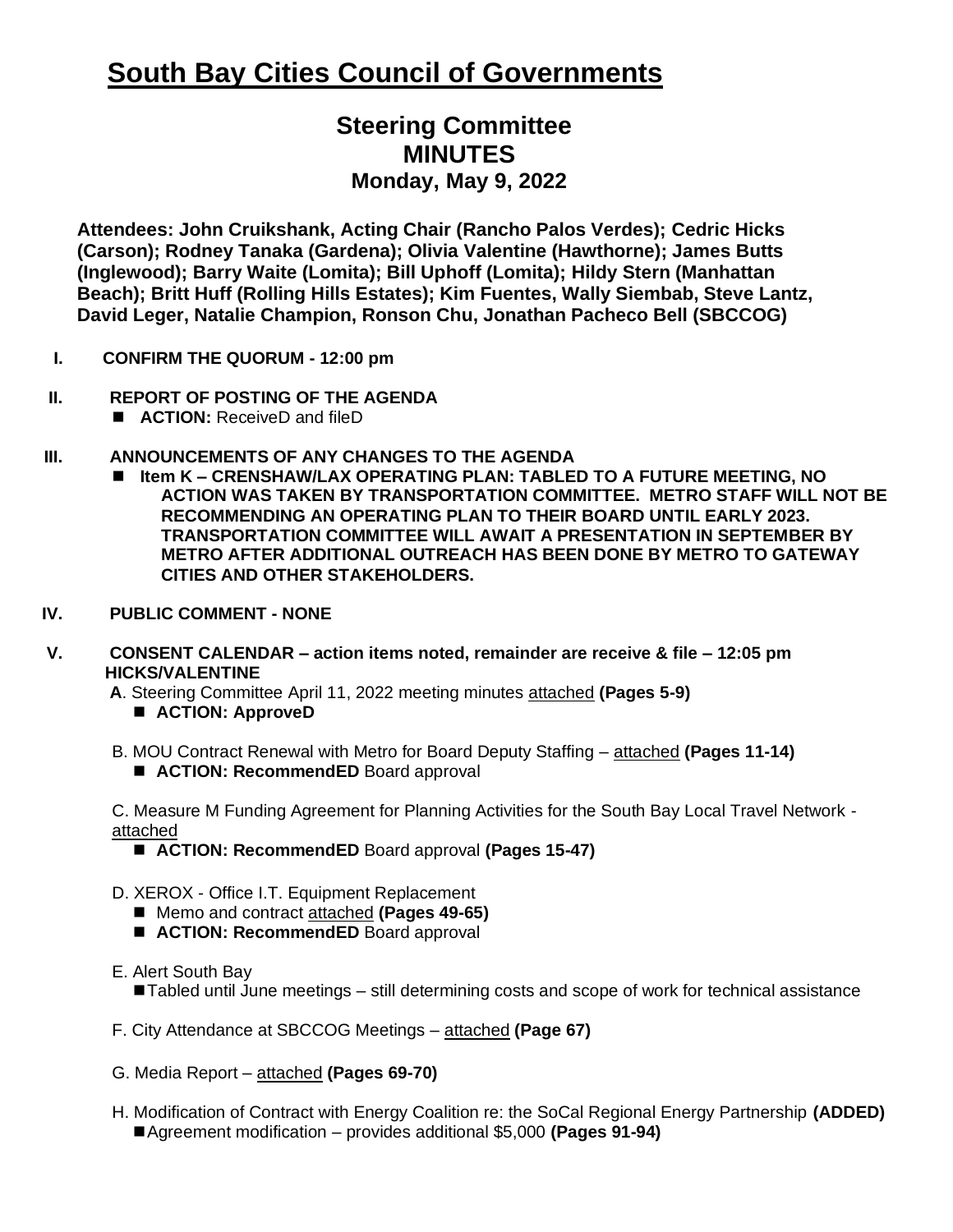- ■Moves funds from Project TEC20-0047 to Project TEC20-0046 and increases combined not-toexceed amount to \$215,000 (current is \$210,000)
- ■HICKS WHAT IS THE ADDITIONAL \$5,000 FOR?
- ■Kim Fuentes: ENERGY COALITION ASKED IF SBCCOG WOULD DO OUTREACH re: EV CHARGING STATIONS, SO THIS WOULD FUND INCORPORATING THAT INTO EXISTING **WORK**
- ■**ACTION: RecommendED Board approval**

## **VI. ACTION ITEMS**

- **I.** SCAG Regional Early Action Program funds to accelerate housing **12:05 PM**
- Memo attached re: Housing Education Forum project **(Pages 71-73)**
- **ACTION: RecommendED** Board approval of project as outlined **HICKS/TANAKA** 
	- $\circ$  Additionally, that board members who are interested in being part of the Advisory Committee and/or recommending someone from their city (Planning Commissioner, Community Development Director) send the names to Jonathan Pacheco Bell at [jonathan@southbaycities.org](mailto:jonathan@southbaycities.org)
- ◼ **JONATHAN PACHECO BELL – HOUSING EDUCATION FORUM:**
	- o **SERIES OF 10 UNITS OF HOUSING EDUCATION FOR SOUTH BAY CITY LEADERS ON STATE LAWS, DENSITY, AND DESIGN FOR SUSTAINABLE, AFFORDABLE HOUSING THAT MEETS RHNA TARGETS**
	- o **CONDUCTED VIA ZOOM WITH RECORDINGS TO BE AVAILABLE ON SBCCOG WEBSITE/YOUTUBE**
	- $\circ$   $\,$  3 KEY ACTIVITIES: CONVENE ADVISORY COMMITTEE ON CONTENT: CREATE BENCH OF **EXPERTS TO DELIVER TRAINING; DEVELOP WEBPAGE TO HOST HOUSING RESOURCES AND INFO**
	- o **ALL FUNDED WITH SCAG REAP**
	- o **ADVISORY COMMITTEE AND HOUSING WEBPAGE EACH ALLOCATED NOT TO EXCEED BUDGETS OF \$5,000**
	- o **FOR BENCH OF EXPERTS: SPEAKERS TO RECEIVE APPROX. \$1,000 HONORARIUM FOR SERVING AS SUBJECT MATTER EXPERTS; SPEAKERS WILL BE HIRED IN CLUSTERS, TOTAL COST FOR THIS ACTIVITY NOT TO EXCEED \$24,999**
- ◼ **CRUIKSHANK – HOW SOON DO YOU NEED RECOMMENDATIONS?** 
	- o **Jonathan: WITHIN THE NEXT FEW WEEKS**
- J. Board Meeting Agenda Development **12:15 PM** 
	- ◼ May draft attached **(Pages 75-76)**
		- o **DAVID LEGER – CHAIR ASKED THAT PRESENTATIONS BE LIMITED TO 20 MIN**
		- o **CRUIKSHANK – LAST SPA-8 PRESENTATION SEEMED VERY COVID HEAVY HELPFUL, BUT MORE INCLUSION OF OTHER PROGRAMS/INITIATIVES**
		- o **STERN – HELPFUL TO HAVE SPA-8 PRESENT AND PROVIDE UPDATES ON MONTHLY WORKING GROUP MEETINGS**
		- o **STERN – A PRESENTATION ON DROUGHT AND WATER RESTRICTIONS FOR MAY MEETING**
	- o Nominating Committee report
		- o **DAVID LEGER – CHAIR AND IMMEDIATE PAST CHAIR MET TO DISCUSS, REPORT WILL GO TO BOARD OF DIRECTORS**
		- o **HUFF – IN PREVIOUS YEARS, CHAIR WOULD CALL A MEETING OF PAST CHAIRS TO SERVE ON NOMINATING COMMITTEE. NOT THIS YEAR?**
		- o **VALENTINE – CHAIR IS OUT OF THE COUNTRY, FIRST NOMINEE FOR 2ND VICE CHAIR DECLINED. VALENTINE SAID THAT SHE+ WILL CALL A MEETING OF PAST CHAIRS TO EVALUATE ADDITIONAL INDIVIDUALS**
	- $\circ$  Hybrid meeting what should the number of people be for the meeting to be virtual only
		- o Memo attached **(Page 77)**
		- o **ACTION:** As long as hybrid meetings are legally allowed, the Steering Committees would continue to be hybrid and in person participation at the Board meetings would be open to a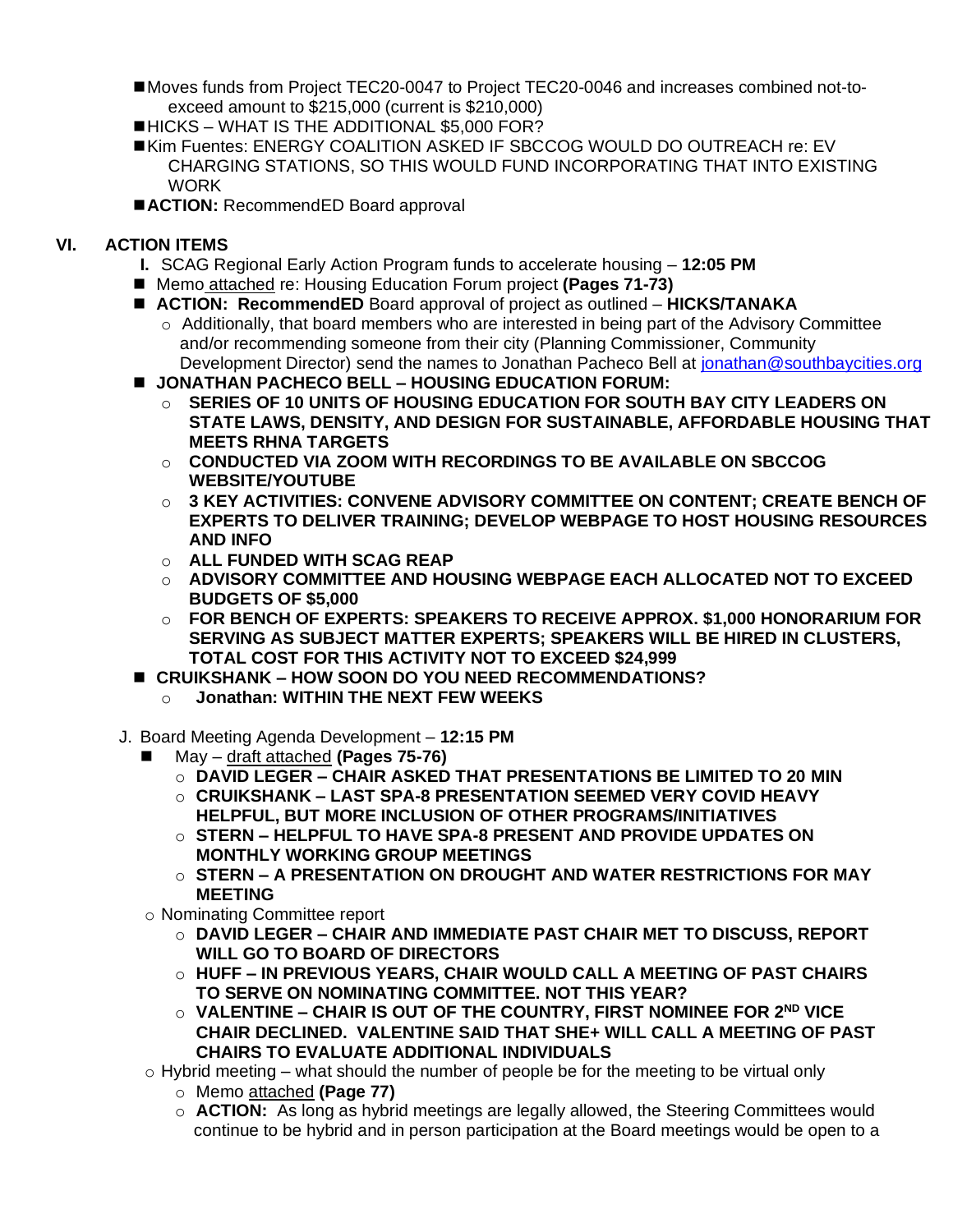minimum of 8 people in attendance

o **VALENTINE – 8 SEEMS REASONABLE FOR BOARD. 4 SEEMS REASONABLE FOR STEERING. SHOULD ALSO ADD IN THAT RSVPS ARE NEEDED BY A CERTAIN NUMBER OF DAYS PRIOR TO THE MEETING.** 

o **Natalie Champion – 3 DAYS PRIOR IS NEEDED FOR ORDERING FOOD** o **MOTION: VALENTINE/HUFF TO HOLD HYBRID MEETINGS ONLY IF 4 RSVPS FOR** 

- **STEERING/8 RSVPS FOR BOARD AT LEAST 3 DAYS PRIOR TO THE MEETING**
- Future meeting possible speakers:
- o Stephanie Wiggins, Metro CEO
- $\circ$  Signal Synchronization applications with the SBFN What's Happening in Manhattan Beach
- o August Allcove Youth Wellness Center BCHD
- **ACTION:** Provide direction

o **JULY CIVICSPARK FELLOWS**

- K. Crenshaw Operating Plan **12:25 PM** 
	- Report on Actions of Transportation Committee
	- Memo attached **(Pages 79-82)**
	- **ACTION:** Approve Transportation Committee action and send to Metro TABLED
- L. Draft 2022-2023 Budget **12:35 PM** 
	- Memo attached (Page 83)
	- Discuss internal controls audit
	- **ACTION:** ApproveD Option 2 postponing the draft budget presentation to June **HICKS/BUTTS**
	- ◼ **CRUIKSHANK – DOES NEW STAFF NEED THIS ADDITIONAL TIME?**  o **Kim Fuentes: Yes**
	- ◼ **KIM FUENTES – BOARD MEMBERS WOULD LOSE THE MAY REVIEW PERIOD. DRAFT WOULD STILL BE PRESENTED AT JUNE STEERING AND MINOR FEEDBACK COULD BE INCORPORATED PRIOR TO JUNE BOARD MEETING. IF STEERING COMMITTEE WANTS MODIFICATIONS TO DRAFT BUDGET, A CONTINUING RESOLUTION WOULD BE PRESENTED TO JUNE BOARD, WITH ADOPTION IN JULY**
	- ◼ **HICKS – OPTION 2 SEEMS REASONABLE**
	- ◼ **DAVID LEGER – INTERNAL CONTROLS AUDIT BEING RESEARCHED IN RESPONSE TO BOARD COMMENTS. MORE INFO WILL BE PRESENTED AT JUNE STEERING COMMITTEE**
- M. Approval of Invoices to be sent separately **– 12:40 PM** 
	- ◼ **ACTION**: ApproveD invoices for payment **HUFF/TANAKA**

### **VII. INFORMATION ITEMS**

- N. Homeless Program **– 12:45 PM**
- Update on programs
	- o Innovation Funds
	- o Shelter projects (Torrance, Hawthorne, and Redondo)
	- o Alternative Crisis Response
	- o **RONSON CHU – EVICTION MORATORIUMS ARE A MAIN CAUSE OF HOMELESSNESS. SOME PROTECTIONS ARE ENDING, MOST RESIDENTS IN COUNTY CAN NOW BE EVICTED FOR MISSED RENTAL PAYMENTS. FOR PERIOD OF JULY 1-DECEMBER 31, 2022 SOME PROTECTIONS ARE IN PLACE FOR INCOME QUALIFIED INDIVIDUALS WITH COVID IMPACTS. RESIDENTS SHOULD CONTACT LEGAL AID ASAP WHEN FACING EVICTION BECAUSE 99% OF TIME IT IS SUCCESSFUL. SBCCOG STAFF IS WORKING TO DEVELOP LIST OF PRO BONO LEGAL SERVICES**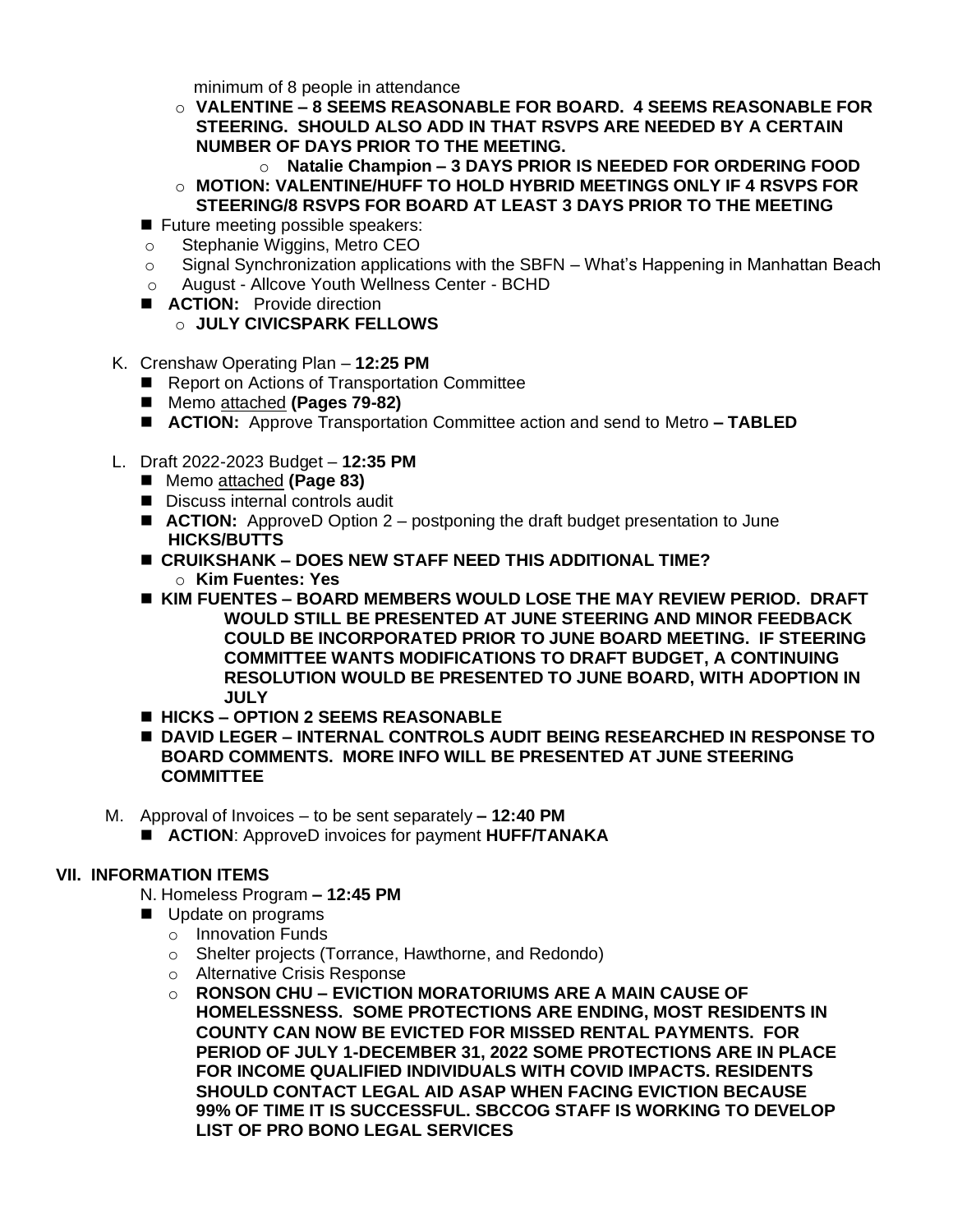- o **HICKS – ISSUE WITH MENTAL HEALTH PATIENTS NEAR HARBOR UCLA GETTING RELEASED IN MIDDLE OF NIGHT WITH NOWHERE TO GO. A DEDICATED OUTREACH WORKER FOR THIS AREA WOULD BE HELPFUL**
- o **HICKS - FUNDING TO ADDRESS IMPACTS TO LANDLORDS AND POTENTIAL INABILITY TO PAY MORTGAGES?**
- o **STERN – WHEN WILL HOMELESS COUNT FIGURES BE RELEASED?**
	- **Ronson Chu - NORMALLY BY EARLY JUNE, BUT SINCE COUNT WAS DONE VIA APP, POTENTIALLY SOONER**
- o **STERN – WHAT ABOUT FUNDING FOR HOMELESS COURTS? CITY HAS RUN INTO ISSUES TRYING TO CREATE ITS OWN.** 
	- **Ronson Chu – MURATSUCHI IS SPONSORING AB 2220 WHICH WOULD HELP FUND HOMELESS COURTS STATEWIDE**
- o **HUFF – AGREE WITH CEDRIC RE LANDLORDS. MANY ARE SENIORS WHO RELY ON THIS INCOME. THEY ARE EXPECTED TO JUST LIVE WITH SAME REQUIREMENTS AS LARGE RENTAL BUILDINGS AND COMPANIES**
	- **Ronson Chu – AT THIS TIME, LANDLORDS ARE ALL TREATED THE SAME. THIS IS ONE REASON WHY OTHER PUBLIC HOUSING OPTIONS ARE BEING CONSIDERED SO RELIANCE ON PRIVATE LANDLORDS IS NOT AS HIGH.**
- Review last Taskforce Meeting
	- o **RONSON CHU – PRESENTATION BY FAMILY PROMISE ON OPPORTUNITIES TO PARTNER TO ADDRESS FAMILY HOMELESSNESS WHICH IS NOT USUALLY INCLUDED WITH MANY SERVICES PROVIDERS SUCH AS PATH WHO JUST WORKS WITH INDIVIDUALS.**
- Status of BRCH Motion
	- o **RONSON CHU – BOARD OF SUPERVISORS APPROVED MOVING FORWARD WITH BRCH RECOMMENDATIONS. HAHN/SOLIS/BARGER IN FAVOR, KUEHL/MITCHELL OPPOSED. ONE CHANGE WILL BE CLOSER COLLABORATION WITH CITIES/COGS WHICH LIKELY WILL INCREASE FUNDING TO SOUTH BAY.**
	- o **VALENTINE – WERE SBCCOG'S RECOMMENDATIONS APPROVED?** 
		- **Ronson Chu – THE SBCCOG'S COMMENTS WERE PRESCRIPTIVE AND NOT INCLUDED IN SUPVERVISORS' MOTION. HOWEVER, SBCCOG WILL BE WORKING WITH COUNTY TO MAKE SURE RECOMMENDATIONS ARE IMPLEMENTED CORRECTLY AND SOUTH BAY PRESCRIPTIONS ARE CONSIDERED.**
- Nancy Wilcox retirement from SBCEH its impact on our region (homeless count, COC, thought partner)
	- o **RONSON CHU – NANCY IS RETIRING, BIG LOSS FOR THE AREA. SHE HAS BEEN A TREMENDOUS RESOURCE. THERE WILL BE A RETREAT IN JUNE TO TRY AND PLAN FOR THE SELECTION PROCESS. WILL BE HARD TO REPLACE HER**
- O. South Bay Fiber Network **12:55 PM**
- Assessing whether to apply for a technical assistance grant with the state. Need to understand how competitive SBCCOG would be. Grants are up to \$500,000 for planning application should be available in June/July
- Exploring Wireless Internet Service Providers (WISP) opportunities to provide underserved economic areas of Torrance and Carson with competitively priced fractional service that would be "backhauled" using the SBFN (added revenue for our business model)
- Construction of Work Order #4 continues and Work Order #5 the Torrance Transit Center lateral will begin this month
- Phase 1 Final site selection analysis and possible access agreements under way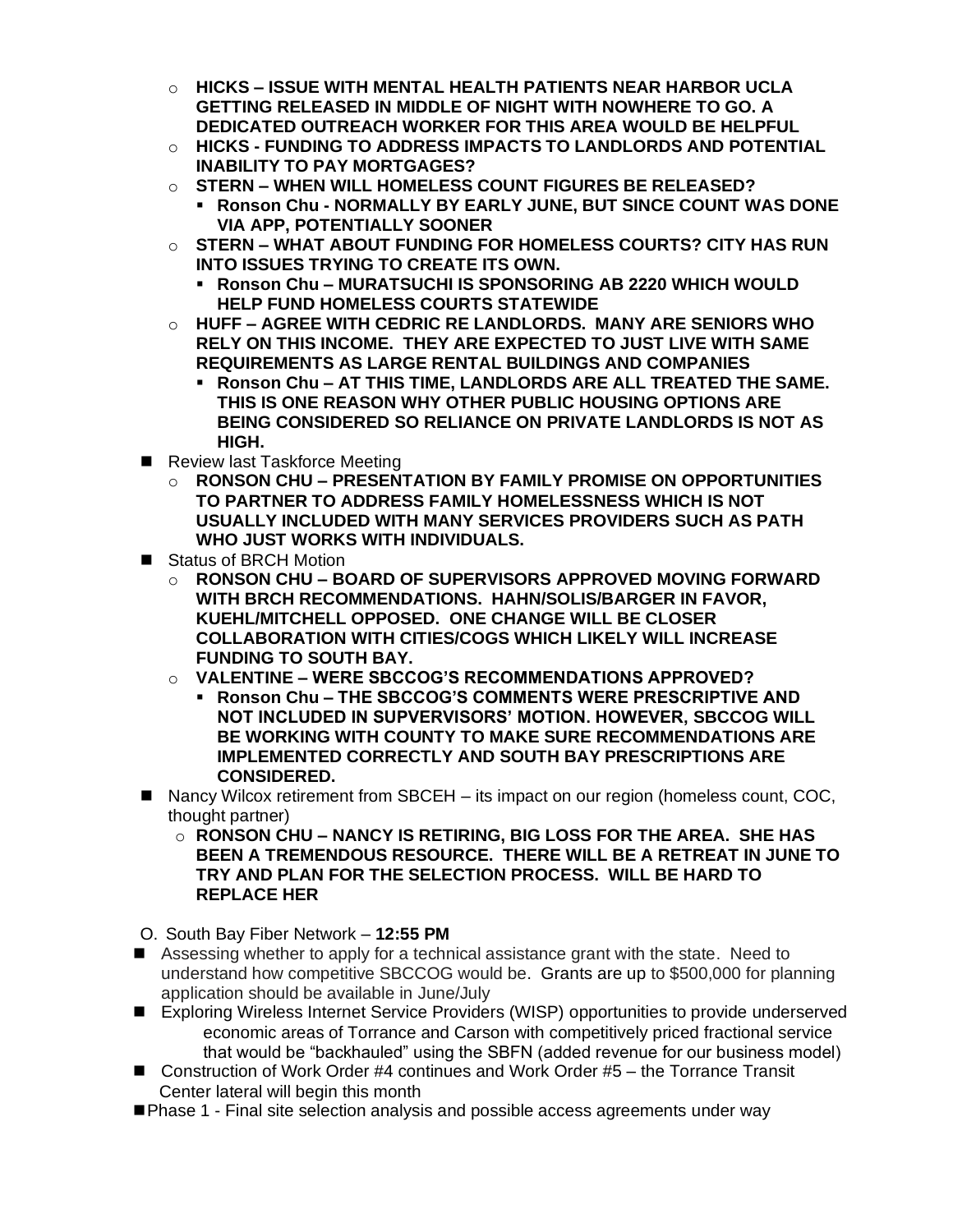- P. Legislative Committee report **1:05 PM**
- Status of Legislation that we are sponsoring
	- o **DAVID LEGER – MICROMOBILITY BILL (GIPSON AB 2074) AND NEV PLAN BILL (MURATSUCHI AB 2432) BOTH PASSED ASSEMBLY TRANSPORTATION AND ARE AWAITING ACTION IN ASSEMBLY APPROPRIATIONS.**
- Status of Housing Trust Fund
	- o **DAVID LEGER – BOARD MEMBER ARMATO IS BEGINNING TO VISIT CITY COUNCILS AS REQUESTED. SBCCOG HAS WORKED WITH SEN. ALLEN AND ASM. MURATSUCHI TO IDENTIFY POTENTIAL OPPORTUNITIES FOR FORMATION LEGISLATION AND BUDGET REQUEST. SBCCOG HAS DISTRIBUTED BRIEF POWERPOINT OVERVIEW AND BACKGROUND MATERIALS TO SOLICIT SUPPORT IN CONCEPT FOR THE FORMATION LEGISLATION AND GATHER INITIAL CITY INTENTION TO JOIN (NO COMMITMENT AT THIS TIME). REACH OUT TO BOARD MEMBER ARMATO OR SBCCOG STAFF FOR MORE INFO.**
- Q. Update on Local Travel Network **1:15 PM**
- ◼ **DAVID LEGER – FUNDING AGREEMENT APPROVED WITH METRO, RECOMMENDED BOARD APPROVAL ON CONSENT CALENDAR EARLIER IN MEETING. PRESENTED TO EL SEGUNDO CITY COUNCIL ON MAY 3 AND RECEIVED SUPPORT TO MOVE FORWARD NOT ONLY WITH INTRA-CITY PHASE 1 BUT INTER-CITY PHASE 2 EXPLORATION. NEGOTIATIONS UNDERWAY WITH RFP PROPOSER, CONTRACT TO BE AWARDED IN JUNE. LTN TO EXHIBIT AT GARDENA CHAMBER EV EVENT ON 5/21. SBCCOG STAFF EXPLORING STATE ACTIVE TRANSPORTATION PROGRAM FUNDING FOR PHASE 2 IMPLEMENTATION AND COMMUNITY ENGAGEMENT OPPORTUNITIES.**
- ◼ **WAITE – CITY COUNCIL DISCUSSED AND WOULD LIKE TO HAVE A PRESENTATION ON THE PROJECT.**
- R. Update on South Bay Environmental Services Center Activities attached **1:25 PM (Pages 85- 89)**
- ◼ **KIM FUENTES – STAFF IS WORKING ON A 2-YEAR EQUIPMENT INVENTORY PROJECT THAT WILL LOOK AT THE AGE OF MUNICIPAL EQUIPMENT AND WILL WORK WITH CPUC TO IDENTIFY FUNDING OPPORTUNITIES TO REPLACE OLD EQUIPMENT. RE: DROUGHT, WATER CONSERVATION IS BEING INCLUDED IN ALMOST ALL EVENTS NOW. WEBINAR ON ENERGY EFFICIENCY RECENTLY, ALSO INCLUDED WEST BASIN FOR CONSERVATION TOPICS. SBCCOG HAS GIVEN OUT OVER 400 WATER CONSERVATION KITS AT VARIOUS COMMUNITY EVENTS, GOAL = 500 BY END OF JUNE.**
- ◼ **STERN – WHILE EVALUATING FACILITIES FUNDING, IT WOULD BE GREAT TO LOOK FOR SOLAR FUNDING TOO.**
- ◼ **WAITE – LOMITA IS LOOKING AT HVAC SYSTEMS, WOULD THAT QUALIFY?**
	- o **Kim Fuentes – YES IT WOULD, WE HAVE ACCESS TO TECHNICAL RESOURCES NOW TOO**
- S. Update on Senior Services next meeting May 24 program: **1:35 PM**
- County Dept of Aging Laura Trejo, Executive Director to present on her agenda for the Dept.
- Discuss Eviction Moratoriums and Mobile Home issue
- RONSON CHU MOBILE HOME PARK IN TORRANCE RECENTLY WAS PURCHASED AND **NEW OWNER IS RAISING RENTS SIGNIFICANTLY. STATE LAW PASSED A FEW YEARS AGO AIMED TO PROTECT RESIDENTS FROM THESE KINDS OF INCREASES BUT IT DID NOT APPLY TO MOBILE HOMES. TORRANCE IS CONSIDERING A WAY TO PROTECT THOSE IN TORRANCE.**
- T. STRATEGIC POSITIONING ITEMS/ANNOUNCEMENTS AND UPDATES 1:45 PM
- Other updates since agenda distribution